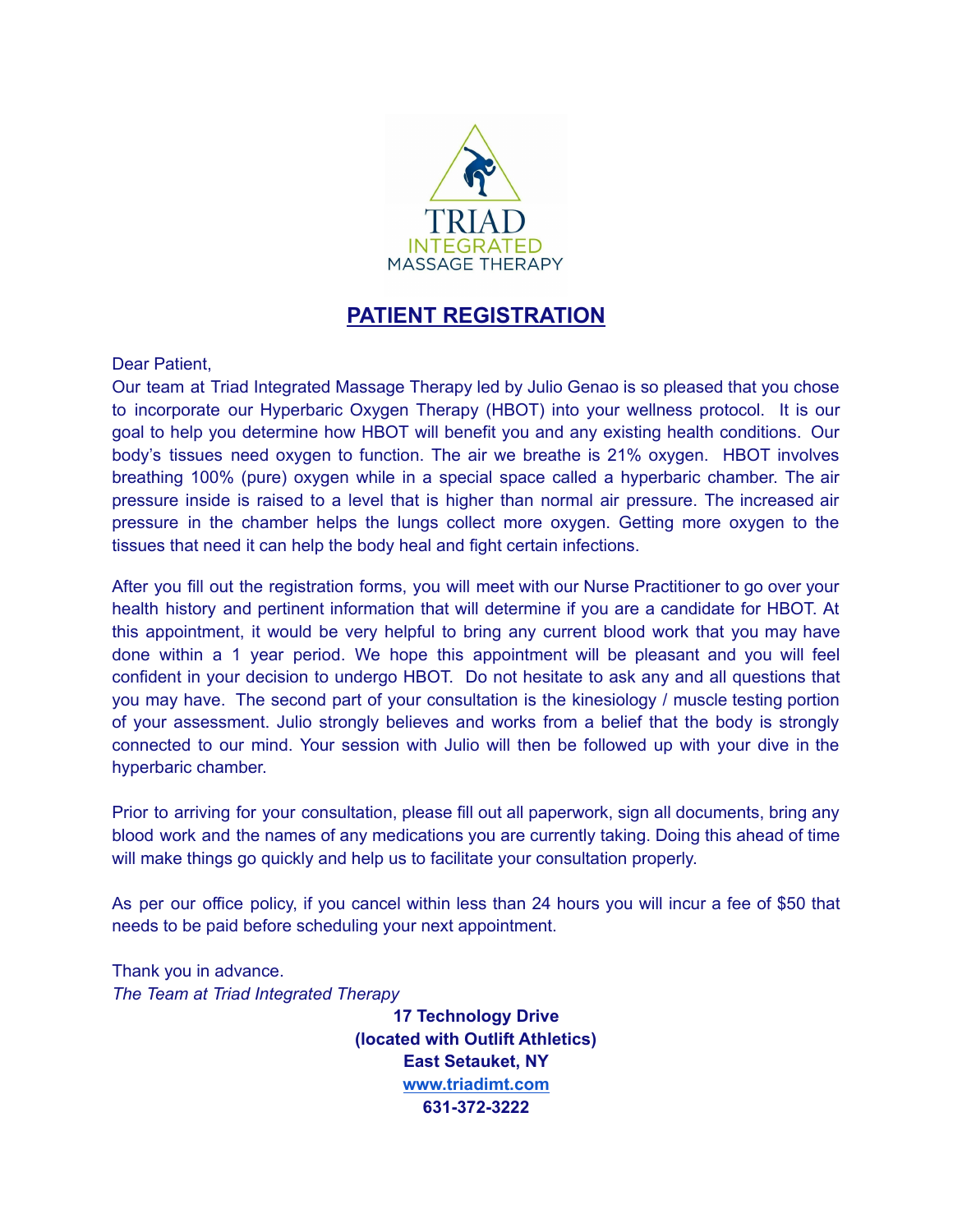|                                                                                                                                           | Signature of Patient or Responsible Party:<br><u> and Carlin Communications</u> and Communications of Patients and Party in the Party of Party and Party and Party in |
|-------------------------------------------------------------------------------------------------------------------------------------------|-----------------------------------------------------------------------------------------------------------------------------------------------------------------------|
|                                                                                                                                           |                                                                                                                                                                       |
| authorizes Triad Integrated Massage Therapy to keep my signature on file and to charge my<br>shows or additional HBOT packages or visits. | Visa / Mastercard for any late fees incurred from canceled appointments (less than 24 hours) no                                                                       |
|                                                                                                                                           |                                                                                                                                                                       |
|                                                                                                                                           |                                                                                                                                                                       |
| Cardholder Address, City, State, Zip                                                                                                      |                                                                                                                                                                       |
| Credit Card Type:<br>Mastercard ______                                                                                                    |                                                                                                                                                                       |
|                                                                                                                                           |                                                                                                                                                                       |
|                                                                                                                                           |                                                                                                                                                                       |
|                                                                                                                                           |                                                                                                                                                                       |
|                                                                                                                                           | Cardholder signature Name (as it appears on card): _____________________________                                                                                      |

.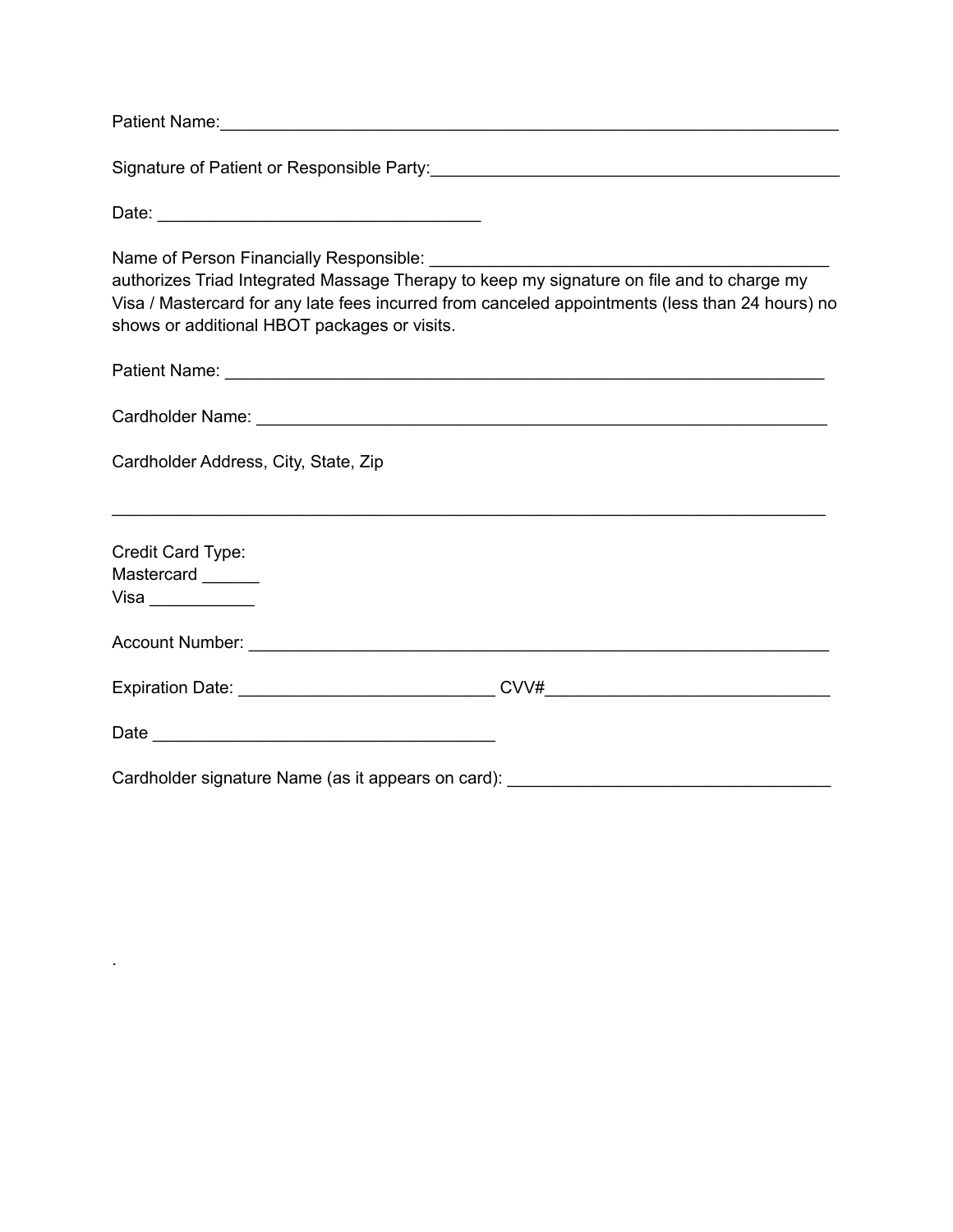| DATE OF BIRTH: ______/_______/_______ AGE: ______ SEX:______                                      |  |
|---------------------------------------------------------------------------------------------------|--|
| <b>MARITAL STATUS:________________</b>                                                            |  |
| PRIMARY PHONE NUMBER for appointment confirmations:<br>cell/home/other___________________________ |  |
| SECONDARY PHONE: ___________________________                                                      |  |
|                                                                                                   |  |
| <b>ADDRESS:</b>                                                                                   |  |
|                                                                                                   |  |
| ZIP:_________                                                                                     |  |
|                                                                                                   |  |
|                                                                                                   |  |
| <b>EMERGENCY CONTACT:</b>                                                                         |  |
|                                                                                                   |  |
| <b>RELATIONSHIP:</b>                                                                              |  |
| <b>PRIMARY CARE DOCTOR:</b>                                                                       |  |
| PHONE: ________________________                                                                   |  |